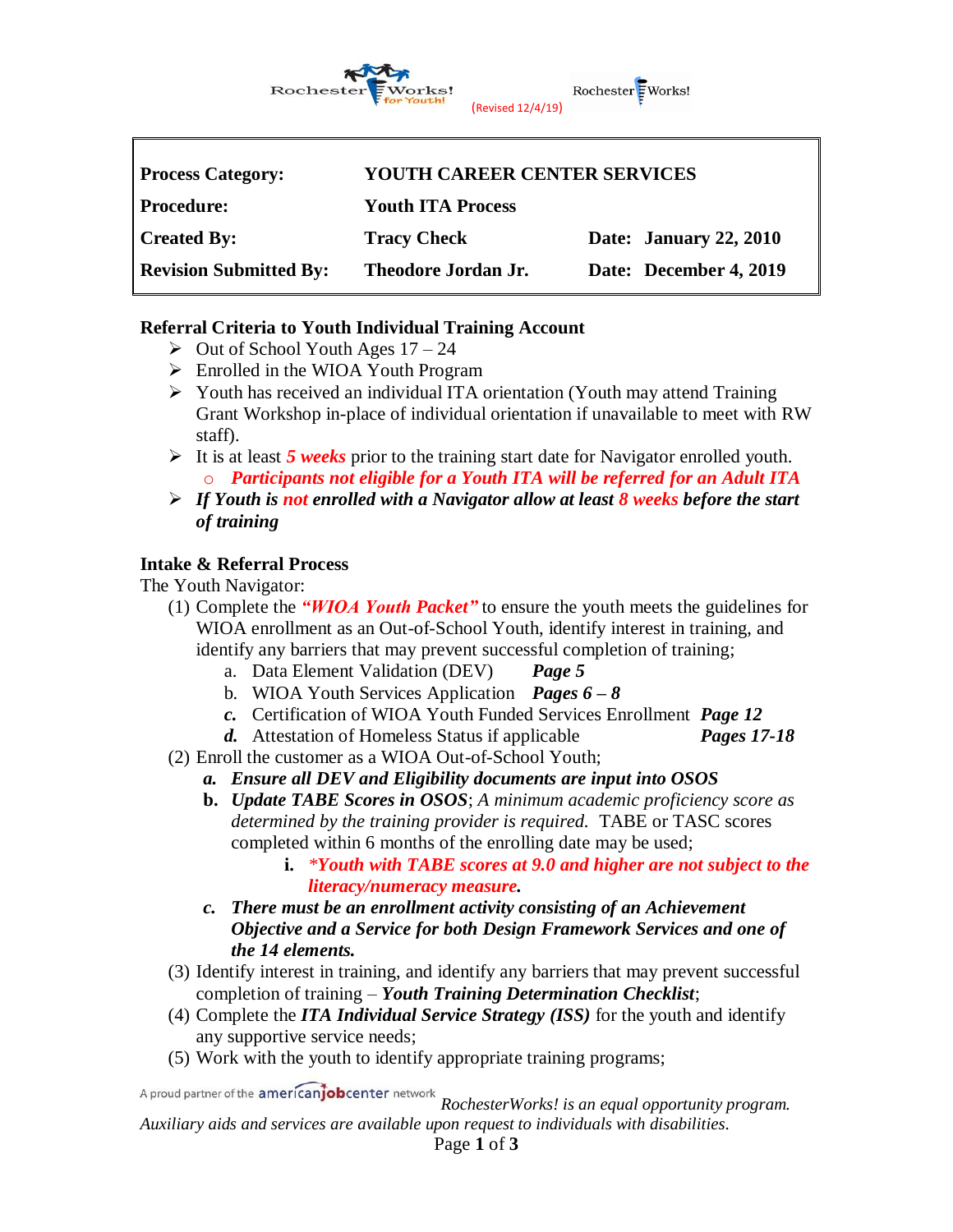

- (6) Ensure the youth sets up a Career Zone account, completes the Interest Profiler, and provides permission for the Navigator to manage their Career Zone account;
- (7) Refer youth to the Individual ITA Orientation. Include the following forms:
	- a. Career Center / Navigator-Agency Youth Referral Form *Page 22*
	- b. Training Determination Checklist"
	- c. ITA Individual Service Strategy

➢ **YCSS will contact youth within 48 hours** of referral to schedule orientation at a date that is *at least 5 weeks before the start of training.* ➢ *Youth will receive ITA application at orientation and will schedule ITA appointment.*

### *The Youth Career Center ITA Appointment*:

- (1) Review the *Training Grant Application* Packet with the youth;
	- a. Training Application Instructions *Page 1*
	- b. Income Eligibility Guidelines *Page 2*
	- **c.** Training Application Packet *Page 3 – 4*
	- d. Training Questionnaire *Page*  $5 6$
- (2) Work with the youth on completion of the Training Grant Application through follow up meetings and action plan tasks *if applicable*;
- (3) Review the ISS and Training Grant Application, ensuring corresponding OSOS data entry is completed;
- (4) Complete the *Employment Goal Individual Employment Plan* with the youth *if applicable*
- (5) Complete the *Release of Information Form*;
- (6) Complete the *Customer Responsibility* with the youth;
- (7) Complete the *Training Enrollment Agreement* with the youth and Submit the Training Grant Application for approval;
- (8) Complete the *Supplemental Questionnaire;*
- (9) Submit Individual Training Account request to Central Operations 2 weeks prior to training start date.

### **Case Management**

- (1) The Navigator/YCCS will continue to work with the Youth and the Training Provider to ensure successful start of training, regular program attendance, and obtaining the certificate of completion.
- (2) The Navigator/YCCS must document the status of the youth and follow up attempts using the OSOS database.

#### **Navigator Supportive Service**

The YCCS will:

1. Obtain the Invoice from the Vendor

A proud partner of the americanjobcenter network

*RochesterWorks! is an equal opportunity program. Auxiliary aids and services are available upon request to individuals with disabilities.* Page **2** of **3**